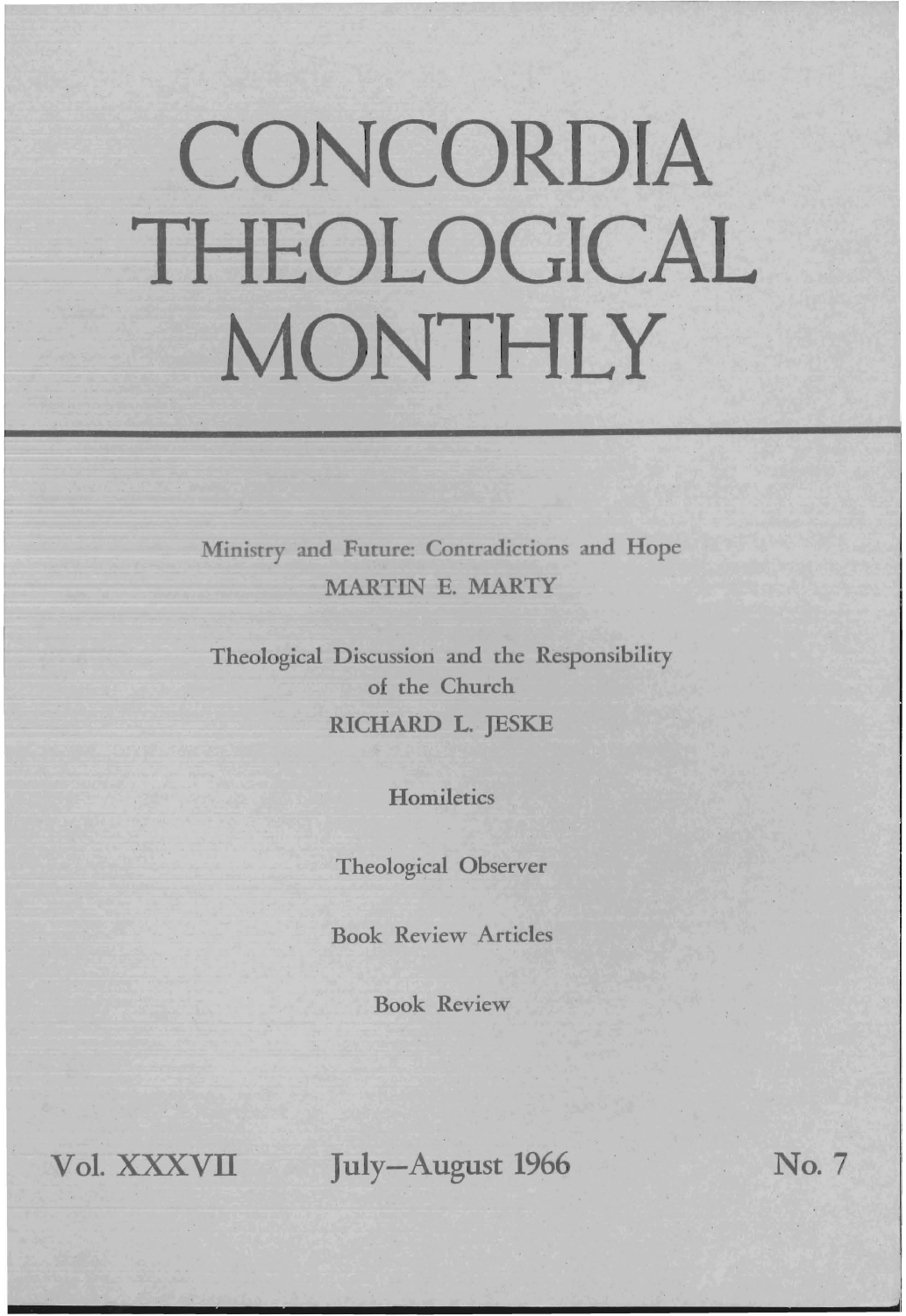# Ministry and Future: Contradictions and Hope

Now men celebrate an event in time: traversing the years from *Log Cabin to Luther Tower.* Apparent contradictions abound: the cabin, a modest and diffident statement of an exile group. The tower, an ambitious and almost proud statement of a people with a sense of arrival. Men remember both and looking at them together see what they might otherwise have overlooked: the investment of hope in a ministry.

Now men celebrate a fact in space: the Luther Tower, vertical and stolid; the ministry sent from this place to the horizons, hopefully dynamic. Apparent contradictions abound again: the tower implies a fortress church, a community with a memory, a community that marks its life with signs of beauty and even of extravagance. The ministry implies tents, caves, houses, streets, a community with a task, a community that marks its life with signs of sacrifice and even of final self-giving.

"It is a fact of experience," say Ignatius Loyola, "that where contradictions abound, there also flowers the fairest hope." The contradictions between cabin and tower, extravagance and sacrifice, are occasions for

*Martin E. Marty is associate professor of church history at the University of Chicago Divinity School and an associate editor of*  The Christian Century. *This article was originally delivered as a banquet speech at the dedication of the Luther Tower on the campus of Concordia Seminary, St. Louis, the weekend of April 29-May* I, 1966. *It is printed essentially as it was delivered.* 

hope that we can see something about the nature of ministry that we might otherwise have overlooked.

Without the experience of extremes, of the apparent opposites out of which contradictions are made, learning is rare. Let the cabins, towers, extravagances, and sacrifices - all creatively jumbled together now - serve as a parable for the venture ahead. Can we pose a number of contradictions in today's ministry so radically that they will provide occasions for discernments out of which hope can grow?

We ask the radical question: under what circumstances can ministry legitimately be abandoned today? The question is appropriate because many have abandoned it and because others look to it without hope. People who recognize the brevity of life, who care to make it count, are constantly busy appraising their vocation: Is the ministry valid, or should it be abandoned? I shall suggest four circumstances (though there may be others not directly implied in these) whose occurrence would mean the end of ministry. Each hypothetical occurrence has its roots in present-day experience, and each experience is marked by contradiction.

First, ministry ends with the end of history. When the end comes, we can legitimately talk of the end of ministry as we now know it. Second, ministry should end if the Word which enlivens it is withdrawn. A third circumstance which makes abandonment of ministry the only proper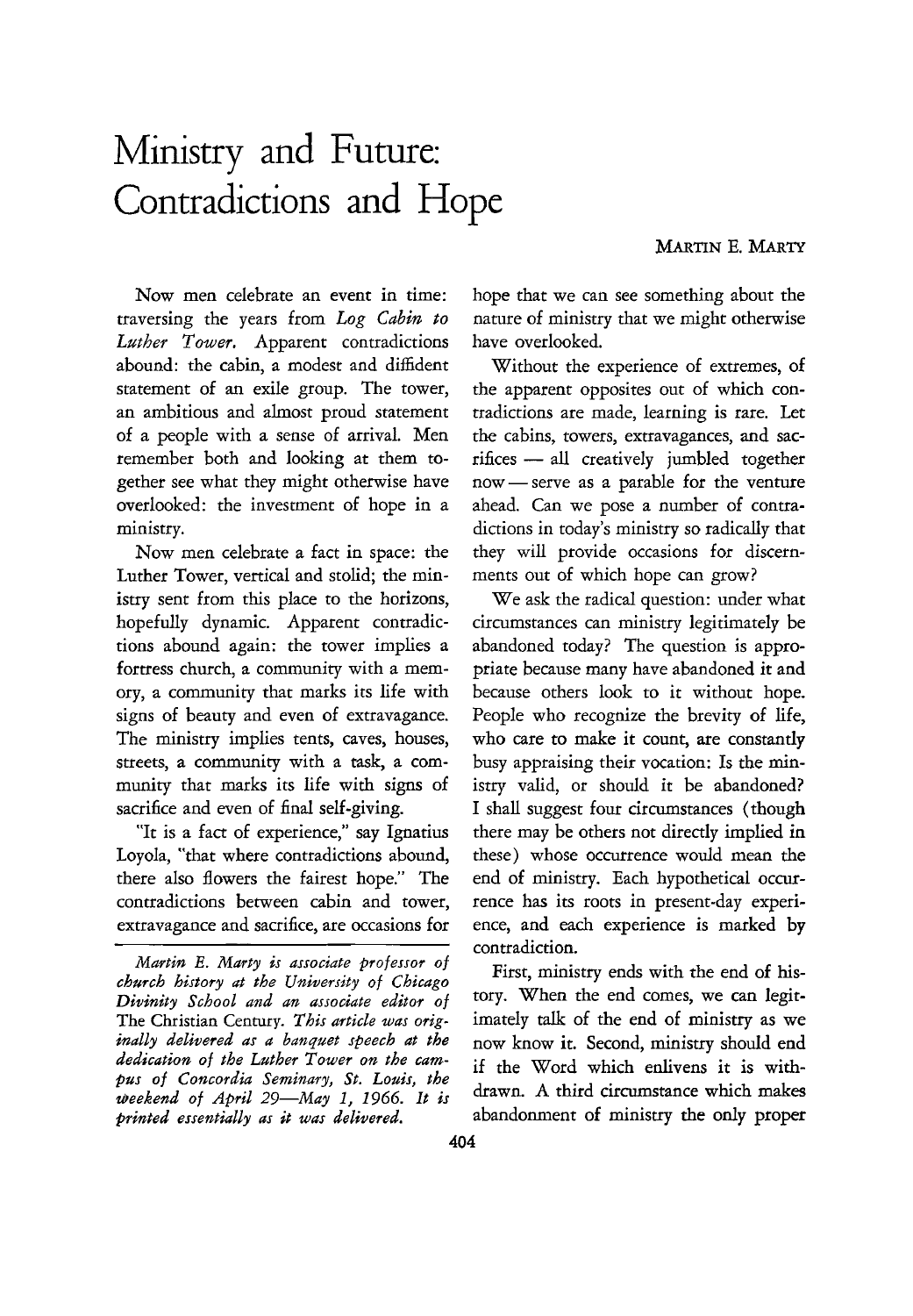alternative would be the disappearance of the believing community. Finally, when need for activity represented by ministry is no longer present or when it can be met in some other way, ministry can be discarded. Take them in order.

### I

The end of history would mean the end of ministry. The end has not occurred, and ministry continues; but attitudes toward the end condition approaches to ministry. Ministry is meaningless if it is confined to "my history." As Giinther Bomkamm says, "The new history of Christ into which I am incorporated begins and ends in heaven; in its basis and goal it radically surpasses my history and the understanding of my existence." Approach to ministry depends on one's view of "the end" and of the intervening time. And wildly opposing, radically contradictory views both apparently plausible - now contend for people's attention. In this contradiction, is there hope?

On the one hand, today more than often before, there is a sense of progress toward fulfillment in history. Whatever the minister says, he cannot deprive the people in our culture of their habit of mind revealed in the new spirit of renascence, of openness. The technological society breeds this attitude, and churchly pessimism seems ineffective against it. There at the end of the vision is Teilhard de Chardin pointing to "Omega point," the consummation of evolution and complexity in the glorious Christ Himself. Such a vision somehow seems to absorb contingencies, malignancies, setbacks, world wars: the human story elides into a grand fulfillment. There, halfway along to Omega point, stand secular

prophets like Peter Drucker and C. E. Ayres, who tell us that the technological continuum is the source and norm of truth and value: that man's problem-solving necessity and ability is the activity out of which ultimate answers are to come. There, at the beginning of this vision, are countless useful people, partaking of a new optimism and attracted to their own achievements.

The minister intrudes upon such a scene. He competes with these visionaries and practical men; he competes for the future -he also "knows" something about where " history is going and is called to prophesy. He knows that all things cohere in Christ, that the beginning and the end belong to Him; he knows that the technological continuum may very well be an expression of man's increasing dominion over nature, under a divine mandate; he drives the Oldsmobile and takes his child to the hospital, hopeful that these artifacts of a problemsolving culture can be of service to him.

Shall he breathe a word concerning dimensions of history overlooked by the new optimists about progress and about the end? He is given a charter to rejoice in creation and in man's achievement, but he knows he is called to violate the easygoing spirit. But shall he conjure up false gloom, be seen to be defensive and crabby? By what right does he intrude, and with what style does he transcend the process of which he is himself the part? How does he serve by calling into question the basis of practical human life today?

Over against these new renascence men stands another school, in open contradiction. Thus Erich Kahler: "For the first time *the human W01'ld is technically one, but at the same time in* ~ *state of wildest*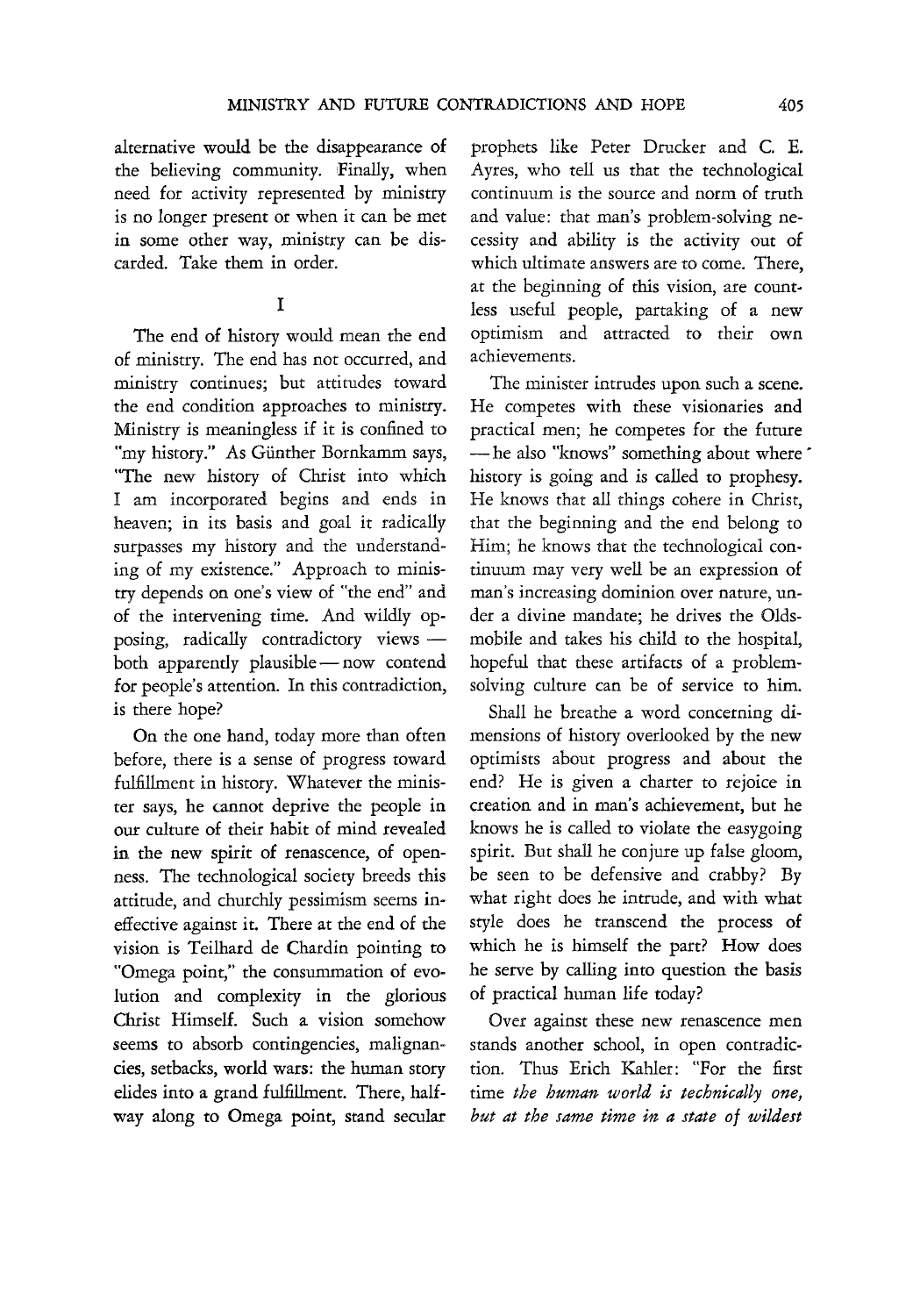*anarchy.* And *Western civilization is about to conquer the globe* and gradually extirpate the old customs, the peculiar cultural heritage of other peoples, while *the West at home, in its own domain, shows unmistakable signs of degeneration.!!* For every Teilhard there is a Lewis Mumford, ready to talk about "Necropolis" - the city of death, the city which ends the human story in a different way. For every Drucker or Ayres there is a Bertrand Russell or William Fulbright to remind man of the lethal character of technology, of the falsehood and value-destruction found along the technological continuum. For every practical problem-solver there are scores of people bored by the new leisure, burdened by automation, fearful of cybernetics. enraged about polluted streams and polluted air, shadowed by divorce, worried about tumors.

Contradictions abound. There "flowers the fairest hope." For the extremes we have portrayed point to two dimensions of life to which a Christian minister ministers. They stand in boldest outline today, ex $t$ remes, exaggerating  $-$  as do the cabin and the tower  $-$  so that we may discern. Every minister, whenever he steps into the circle with a Word., whenever he counsels or listens, is in a situation wherein his own purported expertise is demanded more urgently than before. With the affirmers he affirms creation and man's achievement: He is eucharistic, tasting, thanking, enjoying, endowing. With the apocalypticists he knows and sees the end and man's selfdestruction, the demonic and the limiting. Ministry is built in part on the need to minister to people who regularly forget one or the other extremes or who are anxious, torn between them.

At such a moment, why should anyone think of abandoning ministry? For good reasons: If one can gain the discernment or vision elsewhere more clearly, more honestly, more efficiently, he should serve elsewhere. And people do turn to journalists and politicians, novelists and cityplanners when they lose confidence in ministers to do justice to both kinds of reality. Christian ministers are given no license to sulk as creation unfolds and no charter for despair as destruction is imminent. I would think that every theological professor, every student, every professional or nonprofessional minister would find these years times of hope. In their extremes these times play into their hands. If they wish to sulk, let them sulk for letting the ministerial union abdicate its role for having failed to provide doers and seers. When ministry is bland, safe, studied, political, bet-hedging, there is little hope that it can participate in the drama of salvation-history or even of plain, ordinary history. I see no limits imposed by logic or destiny against a concerned ministry's recovery of the ability to discern in a moment of anarchy and contradiction. But this discernment is not to be a gift only for the satisfaction of the seer who foresees an end; he is a minister  $-$  for others.

#### II

A second circumstance which could plausibly lead to the abandonment of ministry has to do with the withdrawal of the Word. Here again contradictions abound. Men as seldom before complain of "the problem of God"-the absence, silence, remoteness, eclipse, or death of God. But others on the scene urge that never has man been better poised to hear the Word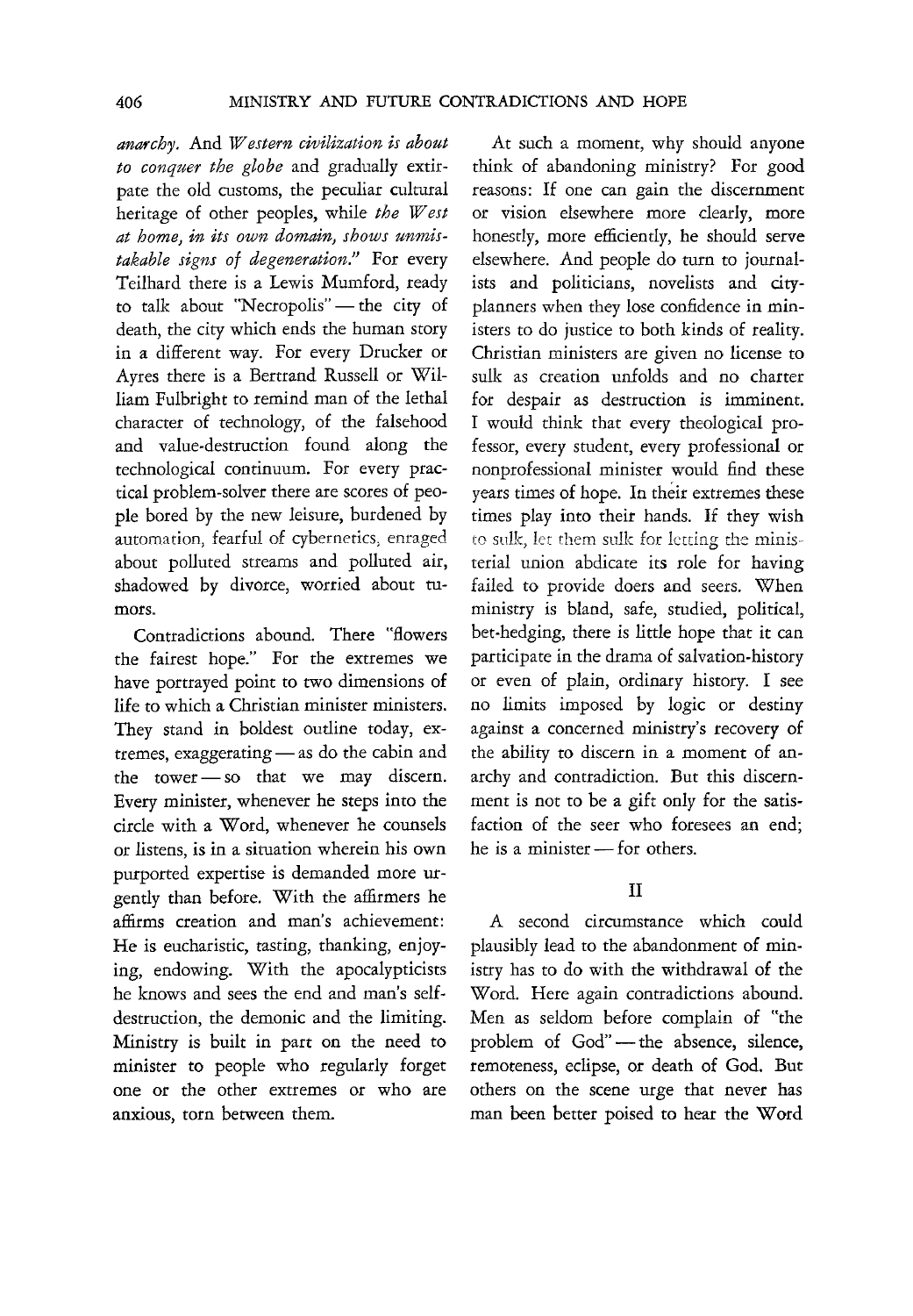than in the post-modern situation. In such a contradiction, is there hope? In these exaggerated extremes, is there occasion for disclosure, response to revelation?

When I speak of "withdrawal of the Word," I do not mean that the Scripture disappears, that words no longer are preached or taught, that their authority is removed. I refer to the demonstrable event of our time, that man reads and hears, but the mark of authentication, the voice behind the vehicle, the reality of the Other disintegrates. Karl Jaspers speaks of this as "shipwreck," when even minimal intelligibility about meaning and order and life in the world disappears, when all approaches to the Transcendent are removed. Jaspers speaks of "ciphers"-ordinary finite events which point beyond themselves. They lead symbolically to Transcendence. "Shipwreck" occurs when all the ciphers are silent, when chaos and frustration reign, when godless man appears on the scene, when "cosmic aridity" and sterility mark an era.

You have not been observant, have not listened to the decent godless people of the churches or the decent godless people of the faculties or to the complaints or boasts of people of the theater in the postmodern world - and maybe you have not searched your own heart - if you have not had some evidence or experience of "shipwreck." Is this the end of the "secular" experience? Is man pointing, as Bonhoeffer said he would, toward final nonreligiousness, in which God does not appear and Christ appears out of continuity with His previous manifestations?

.A. moment in which this worldliness of the world and homelessness of man is a public phenomenon, stirring press and world, should be a moment of meaning for every minister. In classroom, at bedside, in personal and in public relationships, he speaks *after* the experience of "shipwreck." He has stared at sacred pages, has spoken into a void, has quietly let fonts of experience in himself dry up; he has whimpered or raged as a homeless one himself. Or at least his predecessors among prophets and apostles often seem to have done so. Now people turn to him, now and then, for comment and expertise. Rightfully he shrugs off some of the sillier expressions of the problem and solution. But has he done justice to the question of the extent and depth of the "shipwreck" experience? If not, will he find people who sense empathy or honesty in him?

But people are not only godless, secular, happy agnostics or homeless and shipwrecked; our world is also full of wildest religious expressions. If over against the godless the ministry today finds its word of religion newly meaningful, so in a religion-clotted world the ministry is exorcist, protestant, iconoclast: the minister shatters the images and denounces the idols and helps man move "beyond religion" to the plain of freedom where the victorious Christ asks for disciples.

The world full of religion? Why not *see* it that way, with nationalism and communism competing on all the terms the old religions employed; with astrology and the passion for entertainment, old religions and renascent religions, and new religions Soka Gakkai and Black Muslim-ry-competing for attention? In such an angle of vision godless, secular man is hard to find. He often seems compulsive, haunted and hunted - or at least slightly edgy over the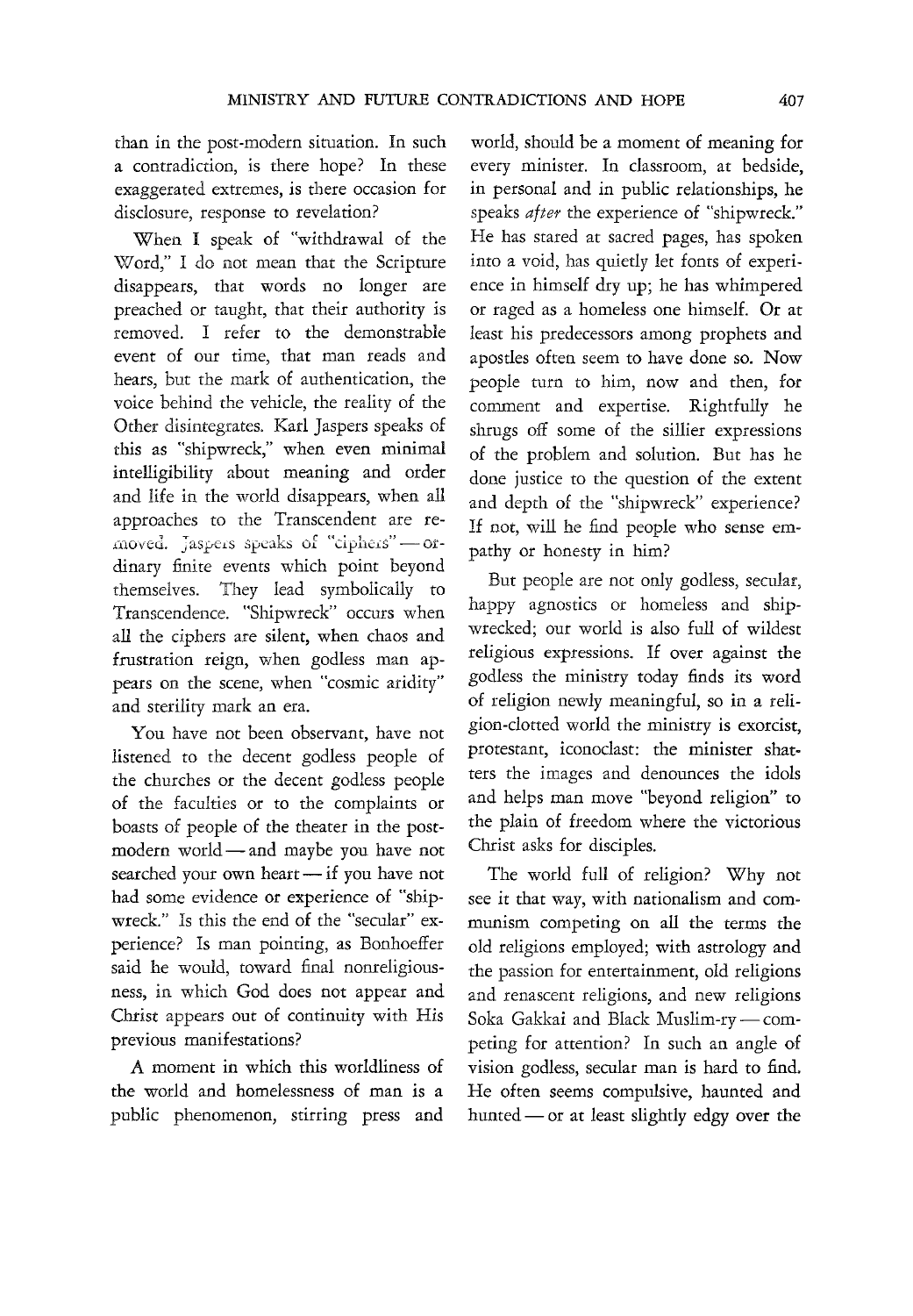question whether he has covered all his bets, anticipated every omen and inkling.

For every Bonhoeffer there is a Mircea Eliade, for all who see man "beyond religion" there are counterparts who see a bewildering array of religions. This is true in the local community, where ministers in our culture serve: if John Birch or the Freemasons do not offer surrogate religions, Little League or the Investment Club may. But not all is lost even in the competition of religiousnesses and religiosities. A gifted spiritual counselor in today's ministry will be there with the "language people" watching for "disclosure situations"; he will be there with the phenomenologists, seeing response to revelation disclosed in "the experience of human consciousness"; he will have a stake in what Karl Rahner calls "anthropological transcendence" and in what Bernard Lonergan calls "insight."

His will be a listening ministry; he will carry back advice from the field (as the missionaries used to call it). He will listen for characteristic language of religion among the contemporaries who work most with the language of the new day. He may have to declare, "whom you ignorantly worship, Him we declare unto you," and he may eventually have to sweep the shelf clear of the household gods - even if these are represented by flags, securities, Mother's Day cards, or confirmation certificates. He will ultimately find himself taking a negative view of human religion, including the cultural forms which people make of the Christian faith and experience - of anything which helps rule out the experience of the living God. But in the meantime he will listen as men speak of the gods and of God. His ministry will be informed. He can be of most service to

people as he stands aware of the contradiction between occasions of nonreligiousness and occasions of wild religiosity. Having listened, he will be more ready to speak a word congruent with *the* Word at a moment when many say that the Word has been withdrawn, when God is silent.

## III

There flowers the fairest hope, we are suggesting with Loyola, where contradictions abound. We suggested that ministry could disappear if the believing community disappeared. We know the end has not come; we believe the Word has not been withdrawn; we are more ambiguous about tests for the believing community. Contradictions are present here, between the signs that a captive and disoriented church alone survives on the one hand and signs that a free and mobile community is being born on the other.

Most talk of abandonment of ministry in our time has come from men and women who feel that the inherited institutions of the church mask irreligion, guarantee and sanction bad faith, exist to keep men from Christ and from *metanoia,* repentance and a real turning. Since professional ministers serve the community related to these institutions, we hear of a "functional crisis" or "vocational crisis" among ministers today. Can one not more efficiently and honestly serve the purposes of Christ by repudiating such community?

Not all the problems of the communityin-institutional-context are problems of malice or lethargy. Sometimes the fates seem to be against community. Almost every trend to which one can point: highrise apartments, isolation in cities, the twocar, one-boat leisure culture; the antichris-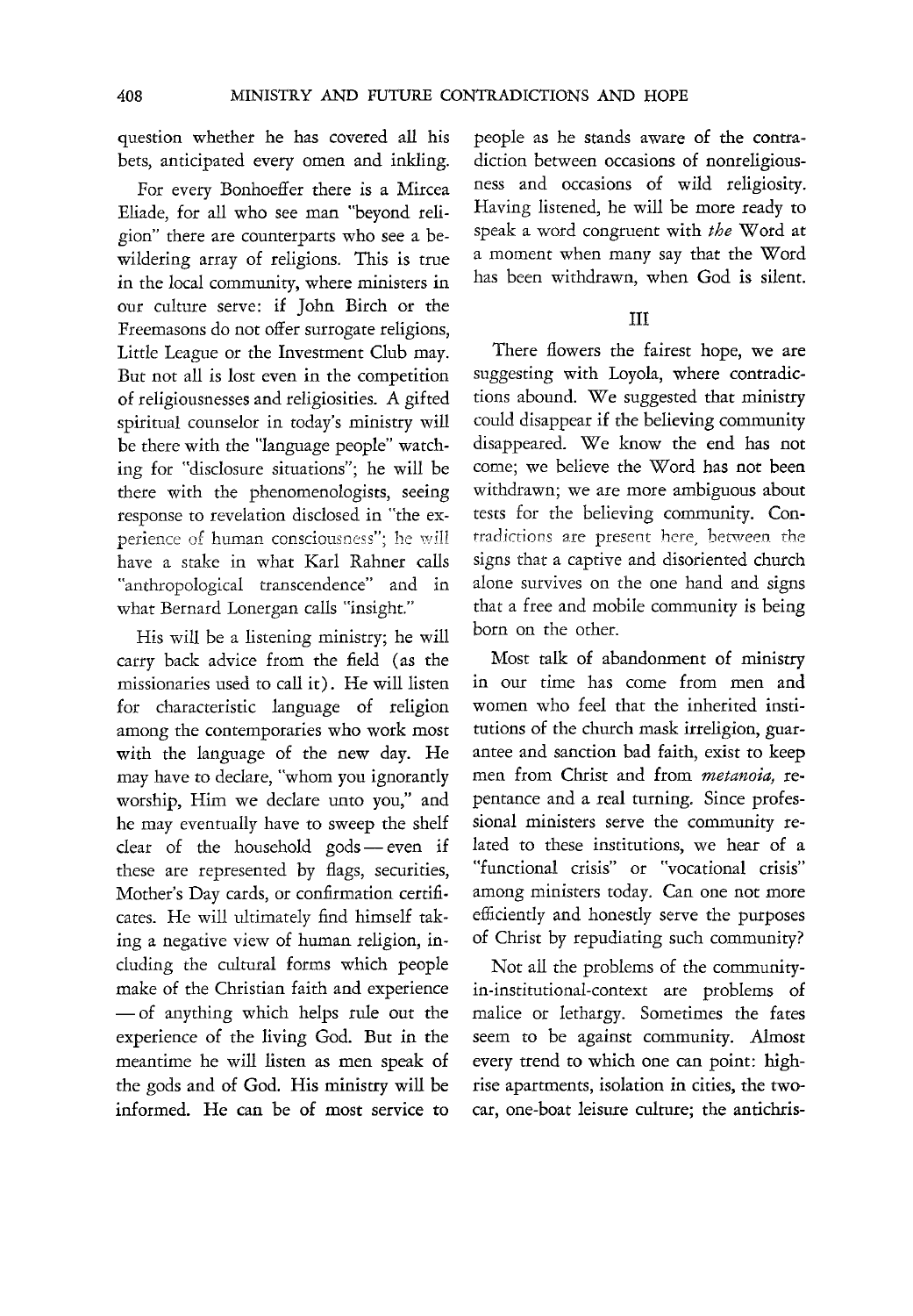tian anticolonial forces of the world; the population growth of the non-Christian world - almost all these run against historic ways of conceiving of the believing community. People who do look for community claim to find it more profoundly at cocktail parties than at Communionsor at least than at church suppers. They find outlets for service to be more meaningful almost everywhere outside the community to which faith gives rise. They see residual Christianity as a sociological phenomenon - its outlines predictable on class, ethnic, or economic lines. Where is "faith" or "belief" in the community that exists as The Pure Doctrine Club, The Justification by Faith Club, The Club of Like-Minded Middle-Class Teutom if these clubs call themselves churches but seem to be constituted by almost everything except the Word they claim as their own? Young professional ministers who survey the situation more than anywhere else choose this point to speak of abandonment.

Contradiction: in our time there are also signs that a *diaspora* church is forming. Here and there a person, a ceil, a congregation, a cluster of congregations, a seminary, a college, a nursery bears some mark: it is belief in the activity of a living God in Christ that moves these people! Ministers have experienced, in the "God versus non-god" talk on campus, in quiet Christian witness of church members, in the word of compatriots in freedom marches, in inner-city experiments, some frail signs at least that new kinds of community are being constituted. Most people in "sociological Christianity" - to paraphrase George Tavard's word for automatic, unreflective Catholicism - will rebel against these forms and their evidences of community. I cannot see why a minister feels he can abandon these rebels against the new creation. But I can also see no reason for him to remain in ministry except to transform them, to give them occasion to question the basis of their community and, it is hoped, to discover new community. The minister today can be of greatest service when he comes to understand what constitutes community, when he looks for signs of faith in the formal, apparently faithful church; when he brings it into communion with what he hopes is becoming a believing community, not merely a "saved" but a "saving" Remnant. At such a juncture, with such a charter, reasons for abandoning ministry can be minimized.

#### IV

A fourth occasion for abandoning ministry would be the disappearance of need. When people no longer need service, "souls saved," rescue, help, discernment, disclosure, discovery, or when they can find these needs fulfilled better elsewhere, then ministry can disappear. Under this topic I wish to take up the contradictions related to our time's discussion of "professional" ministry. Consistently I have spoken not of ordained ministry, or of clergy-laity distinctions, but of "professional ministry," for here problems and possibilities are most evident.

On the one hand people see contradiction in the term "professional ministry" itself; how can one be a professional, have a vocation (with pay) to engage in radical service? Can people trust someone who is employed to discern, disclose, discover? Ministers can do much to provide answers to these questions by refusing to satisfy conventional expectations. Conventional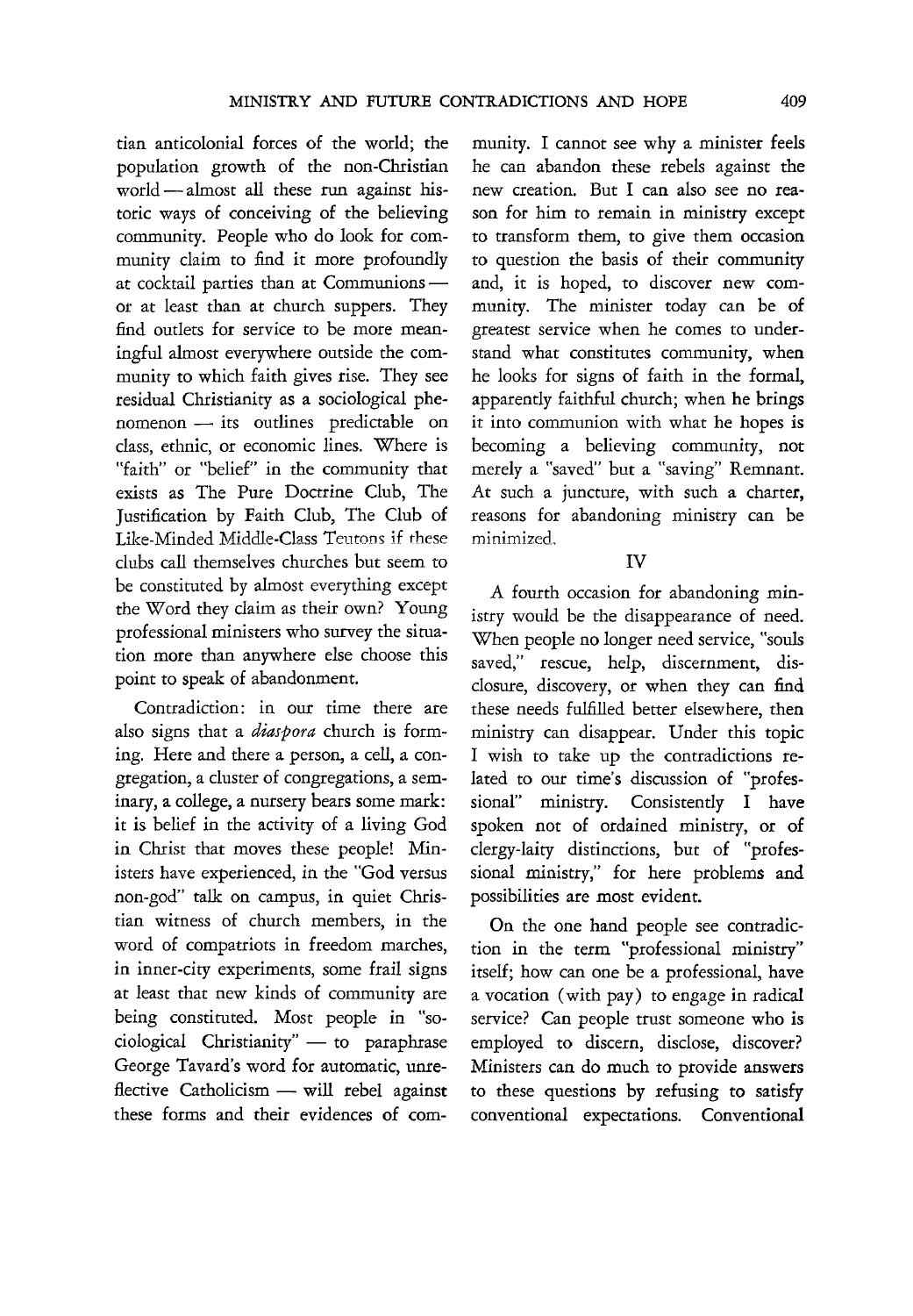congregations in our culture expect the minister as professional to prostitute his gifts, to trivialize himself, to be ticket salesman, shill, mere diplomat, tea sipper, utterer of safe banalities.

When the minister, without evidence of pride, mns counter to these expectations; when he lives under spiritual discipline, manifests his gifts, is seen to possess a secret, is willing for the right reason to inconvenience people in power-then his professional status no longer stigmatizes. It confuses, and in that confusion there is hope.

For from the other side of this contradiction there is a school of thought that understands ministry precisely when it is professional. I refer to the opportunity provided by a technical, specialized society which turns to a man and asks, "What, specifically, do you do?" When the minister gives specific answers which mn counter to cultural expectation, he has a conversation going out of which meaning and ministry can emerge.

"I talk about God. I hold people's hands when they die. I make up foolish words about virgins and gallows and empty tombs. I look for God in a godless world. I minister to a believing community hidden behind the signs you see of a walledin lifeless church. I sit up all night talking about problems. I have a clear job description. I get paid for doing this, for supplementing nonprofessional ministry. People back me, hopeful that if I fulfill my job description, great numbers of betterequipped witnesses and servants will be turned loose in the world. What do you  $do$ ?" $- I$  do not know exactly what words of translation would be appropriate. Each minister can find his own. He stands between those who find professional ministry repugnant and those who can only understand something about a kind of ministry because they can only understand professional fulfillment of job description.

The final test will come not in the authority with which the minister dispenses orders or shouts from pulpits or holds meetings. An African saying has a word for custodians of the church's treasure: "Guardianship is not to give an order but to give one's self." *Then* there flowers the fairest hope.

In these words we have deliberately set aside professional ministry; in theory and in practice in the church this setting aside would not be so neat or radical or clear. I see "ministry" somewhat in the pioneering or nuclear picture described by Anthony Terrell Hanson: "The ministry is the pioneer Church. The apostles had their apostolic mission not because they were to be rulers of a Church that did not yet exist, but because they were themselves the nucleus of that Church." They knew contradiction, just as did the men who best fulfill our ideal of ministry in the past 125 years from this center marked by a cabin, a tower.

None of us knows exactly how to prescribe for ministry at a time of rapid cultural change. I like to proceed on the basis of case studies, after observing present and existent men who fulfill ministry. Without doubt, were we able someway tonight to convoke a gathering of those who have served best, who would stir us most, to whom we would turn, we would find common marks among them. They might not have been the most successful, the most glib, the most prominent. They would, all of them, have helped people affirm and de